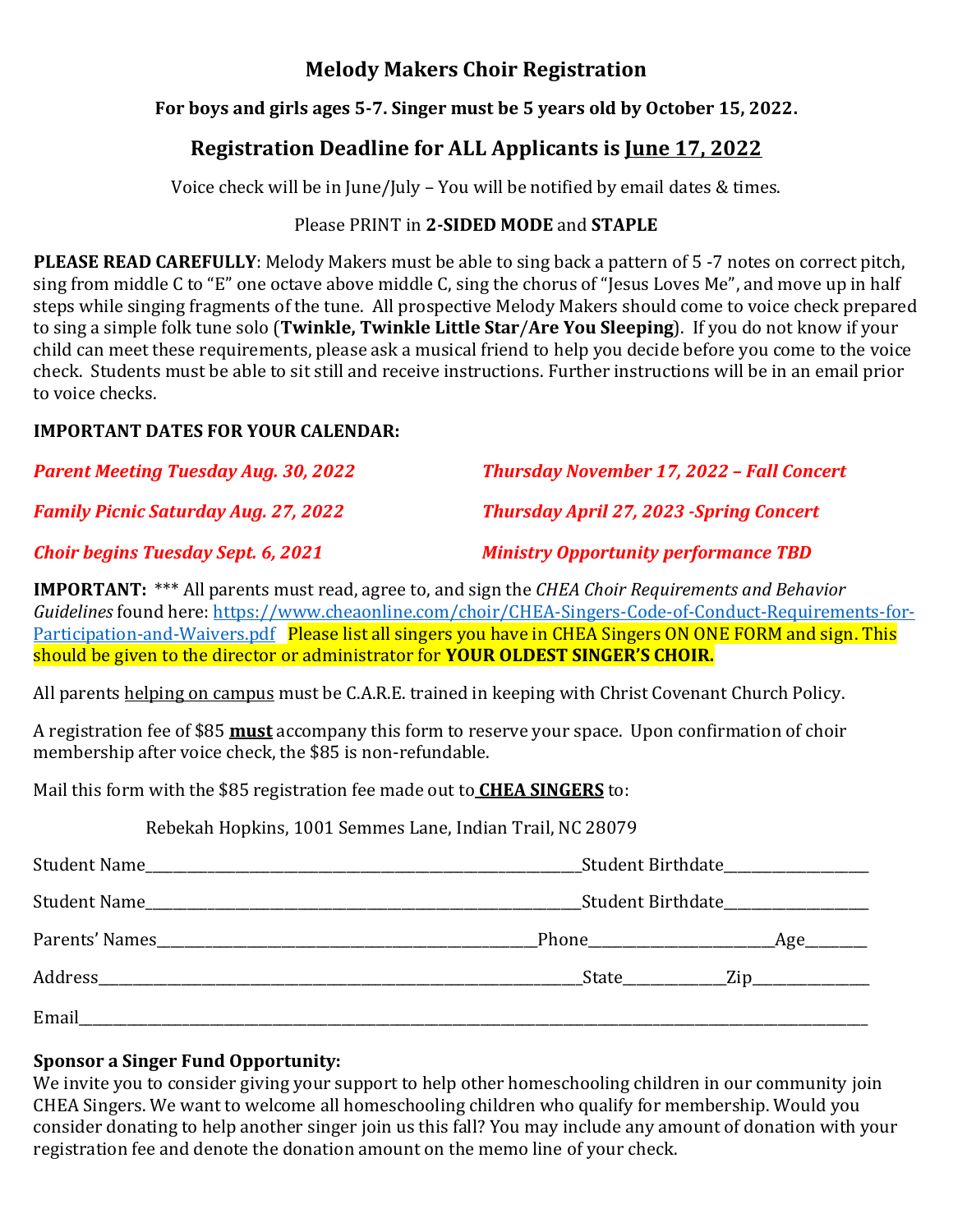If your family needs tuition assistance, contact [faithglaser@gmail.com](mailto:faithglaser@gmail.com) for an application.

## **VERY IMPORTANT INFORMATION**

- **1.** All choir communication will come via **SLACK** so you MUST check regularly.
- **2. Please mark your calendar for our ANNUAL PARENT meeting Tuesday Aug. 30, 2022 @ Christ Covenant Church in WC-105 from 3:30-5:15**. We will go over all choir details, expectations for the year and pass out music for the semester. I cannot stress the importance of this meeting. You must make every effort to be at this meeting.
- **3. Please mark your calendar for our Family picnic Saturday, August 27, 2022.** Location: Squirrel Lake Park from 11:00-1:00. This is not mandatory but would be a great opportunity to get to know our new and returning families. Please make every effort to come.
- **4. Uniform fees -** ALL Melody Makers girls must pay a \$40 security deposit for uniforms that is returned when dress is returned in good condition.
- **5. Rehearsals**: Tuesdays from 3:30-5:15 in the Worship Center in Room 105 at Christ Covenant Church Matthews, NC. We meet approximately from September – mid-November and January – April.
- **6. Parents** agree to teach song words & hymns to students and agree to play the CD 4-5 times per week. I cannot stress enough the need for parental involvement at this age. Most students will not be reading and will need parental help to have the confidence to sing well each week in rehearsal.
- **7. Music**: Music is the property of the choir and must be returned at the end of the year.

# **Commitments required:**

- Signed agreement to CHEA Singers Requirements for Participating Families and Liability Waiver and Photo waiver forms) This will go to the oldest child's choir director. Please let me know if you have children in another choir.
- Attend **mandatory** Melody Makers meeting before choir begins. This meeting will be held  **August 30, 2022,** at **Christ Covenant Church** – **Worship Center Room 105** *3:30-5:15pm.*
- CHEA Singers Fall and Spring Concert participation is mandatory on *Nov. 17, 2022/April 27, 2022.*
- Participation in Melody Makers programs for ministry opportunities (previous ministry has included singing at a local nursing home once per semester)
- Check **SLACK** frequently for choir updates. Respond to requests in a timely manner.
- Adhere to the Code of Conduct.
- Make attendance at rehearsals a priority. Notify the director if your child will be absent. Excessive absence may result in dismissal from choir.
- Make sure your singer is diligent in completing homework assignments and learning music.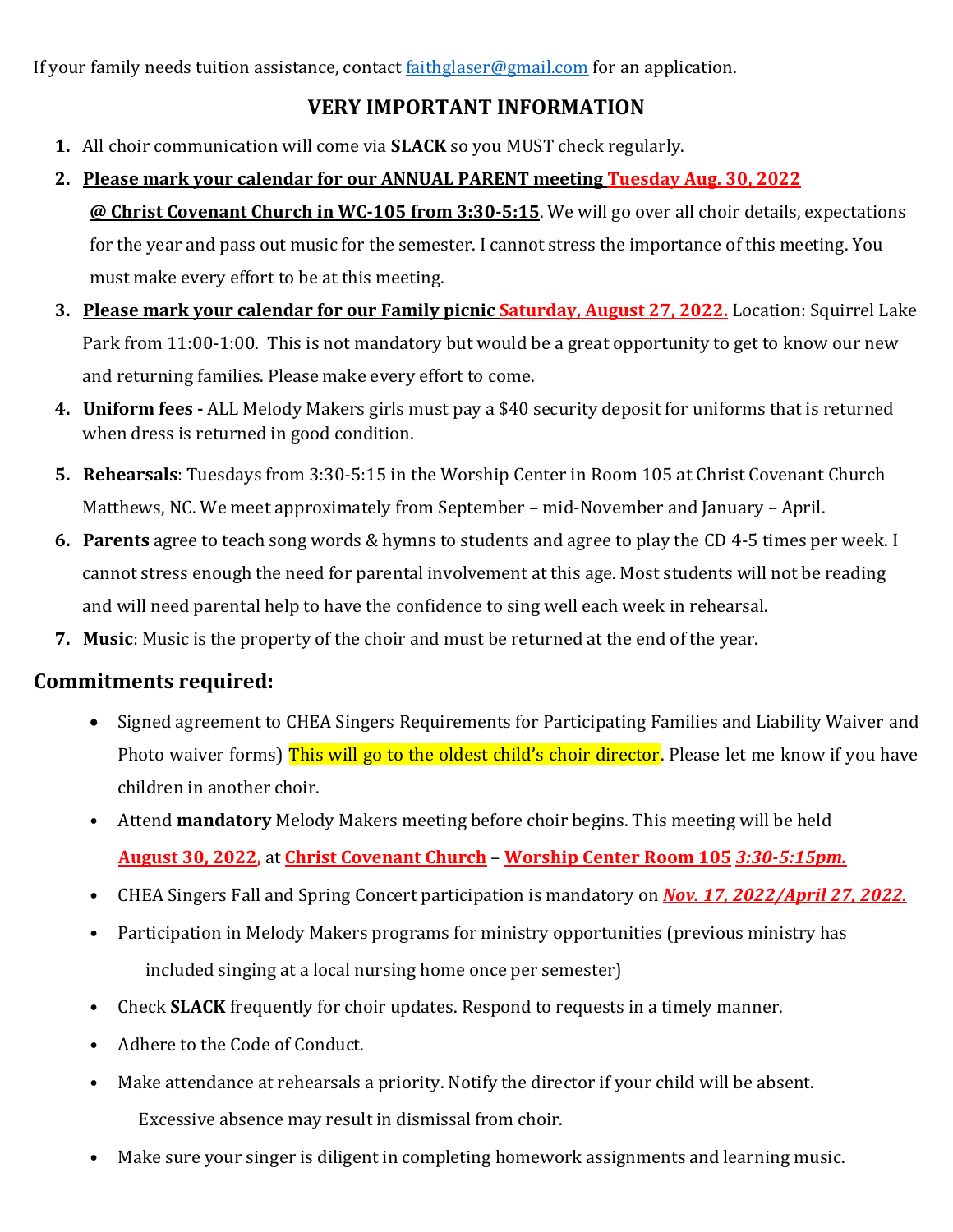• Fulfill 2-3 choir job responsibilities, assigned by the director based on job questionnaire response.

### **Melody Makers Job Opportunities**

Each parent must support the choir through two jobs or services. To match you with your preferred jobs, please mark at least 3 jobs with a 1, 2, or 3 (1 being your most preferred). In addition, please place an X beside any job that you would be willing to perform if your first 3 choices are not available. I will do my best to assign preferred jobs.

\_\_\_Accompanist – plays piano for rehearsal and/or concerts – must be able to play a single line of music and keep up with director. Also be able to sight read. (1)

\_\_\_Babysitter – help watch director's children on a weekly basis (2) (Will need to be CARE TRAINED)

\_\_\_Babysitter backup – volunteer needed in the event weekly babysitter unavailable (2)

\_\_\_CD Maker – Burns choir CD's and replaces lost CDs for \$2.50 per CD (1)

\_\_\_Choir Administrator – Assists Director with administrative communications, able to be in weekly rehearsals. Sends updates weekly via SLACK. Sends reminders as needed, helps coordinate costumes as needed, connects with director, encourages children to listen, loves on the choir children. (1)

\_\_\_Concert Parent/Props coordinator – Attends two rehearsals prior to concert and helps concert night– takes children to bathroom and corrects behavior as needed. Responsible for acquiring/assembling needed props for concerts and works with director. Expenses paid from choir fund. (2)

\_\_\_Copier – Responsible for making copies of various hand-outs. (1)

\_\_\_Hymn Coordinator – Coordinates with hymn listener moms, keeps track of student progress throughout the  $\overline{y}$  year and keeps in touch with director. (1)

\_\_\_Hymn Listeners – Moms come in to listen to hymn of the month 15 min. prior to the end of rehearsal. **Must know hymns.** Occurs on the fourth Tuesday of the month (3)

\_\_\_Weekly mom – Assists students in breaks for bathroom and water, make-up hymn listening, or first aid (if needed). Sits with choristers and actively helps Director during rehearsals, - ie – keeping children focused, helping with games/crafts. (1)

\_\_\_Backup Mom – can be on campus as needed for whole choir period (2)

\_\_\_Nursing Home contact – Calls Carrington Place Nursing Home to reserve days/times for our Carrington Ministry or other performance locations (Matthews Glen). **Coordinates with Kings Chorale**. Check with Director for dates. (1)

\_\_\_Social Coordinators (1) - Plans and coordinates parties/socials for the year. May determine food, assign food, and arrange facilities. One coordinator for each party - Fall, Valentines and End-of-Year. Also finds extra help for events on campus, **is aware of any food allergies in the choir**

Social Coordinator assistants  $(1)$  – can be on campus to assist with party/details. Will coordinate with main coordinator

\_\_\_Thank-you gifts – Purchase thank you gifts for workers each semester. Discuss with director who receives these gifts. Expenses paid from choir fund. (2)